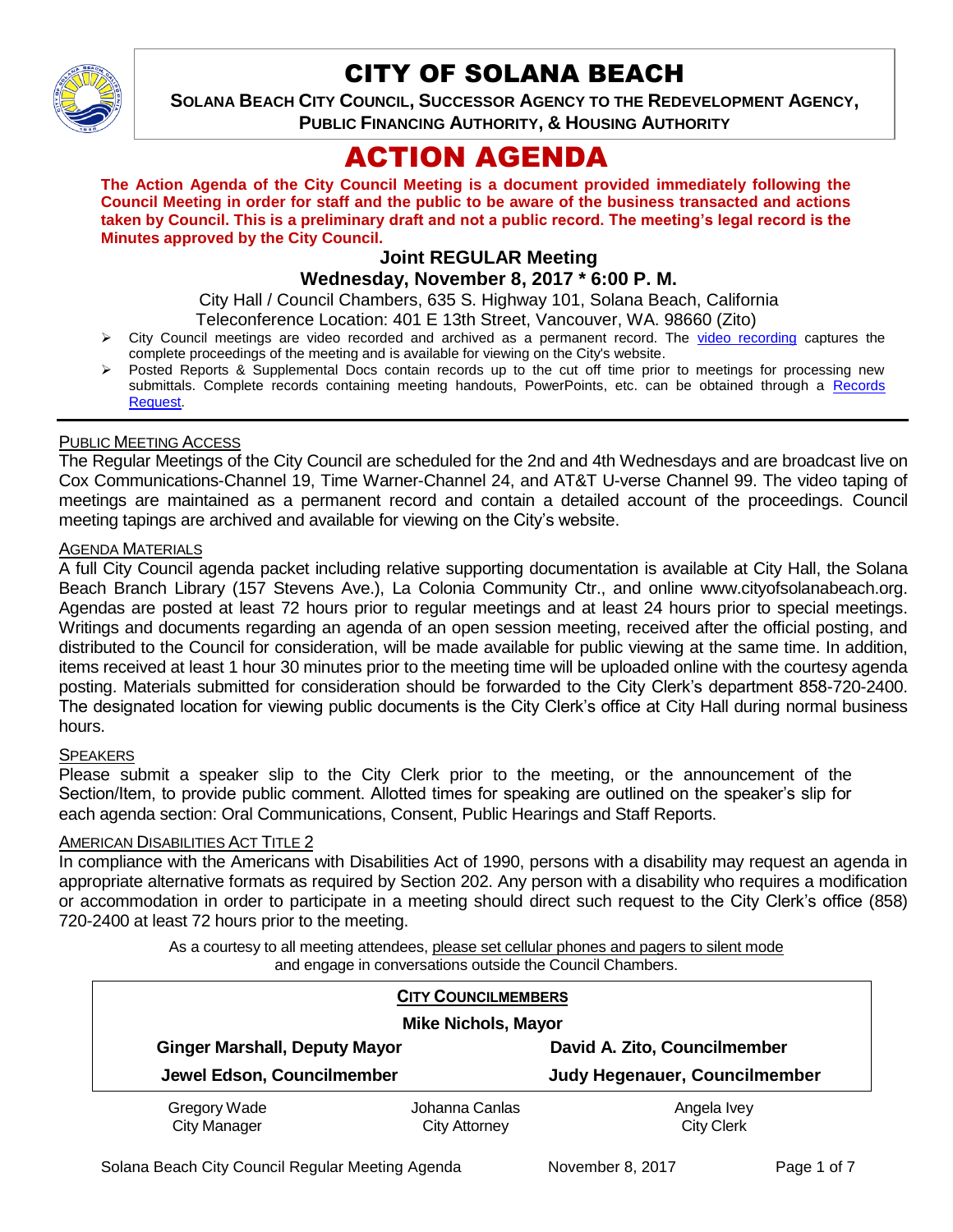## SPEAKERS:

Please submit your speaker slip to the City Clerk prior to the meeting or the announcement of the Item. Allotted times for speaking are outlined on the speaker's slip for Oral Communications, Consent, Public Hearings and Staff Reports.

#### READING OF ORDINANCES AND RESOLUTIONS:

Pursuant to Solana Beach Municipal Code Section 2.04.460, at the time of introduction or adoption of an ordinance or adoption of a resolution, the same shall not be read in full unless after the reading of the title, further reading is requested by a member of the Council. If any Councilmember so requests, the ordinance or resolution shall be read in full. In the absence of such a request, this section shall constitute a waiver by the council of such reading.

## **CALL TO ORDER AND ROLL CALL:**

## **CLOSED SESSION REPORT:** (when applicable)

# **FLAG SALUTE:**

## **APPROVAL OF AGENDA: COUNCIL ACTION: Approved 5/0**

## **PROCLAMATIONS/CERTIFICATES:** *Ceremonial*

1. Red Ribbon Week

**PRESENTATIONS:** Ceremonial items that do not contain in-depth discussion and no action/direction.

1. Sheriff's Captain Update

## **ORAL COMMUNICATIONS:**

This portion of the agenda provides an opportunity for members of the public to address the City Council on items relating to City business and not appearing on today's agenda by submitting a speaker slip (located on the back table) to the City Clerk. Comments relating to items on this evening's agenda are taken at the time the items are heard. Pursuant to the Brown Act, no action shall be taken by the City Council on public comment items. Council may refer items to the City Manager for placement on a future agenda. The maximum time allotted for each presentation is THREE MINUTES (SBMC 2.04.190). Please be aware of the timer light on the Council Dais.

## **COUNCIL COMMUNITY ANNOUNCEMENTS / COMMENTARY:**

*An opportunity for City Council to make brief announcements or report on their activities. These items are not agendized for official City business with no action or substantive discussion.* 

## **A. CONSENT CALENDAR:** (Action Items) (A.1. - A.7.)

Items listed on the Consent Calendar are to be acted in a single action of the City Council unless pulled for discussion. Any member of the public may address the City Council on an item of concern by submitting to the City Clerk a speaker slip (located on the back table) before the Consent Calendar is addressed. Those items removed from the Consent Calendar by a member of the Council will be trailed to the end of the agenda, while Consent Calendar items removed by the public will be discussed immediately after approval of the Consent Calendar.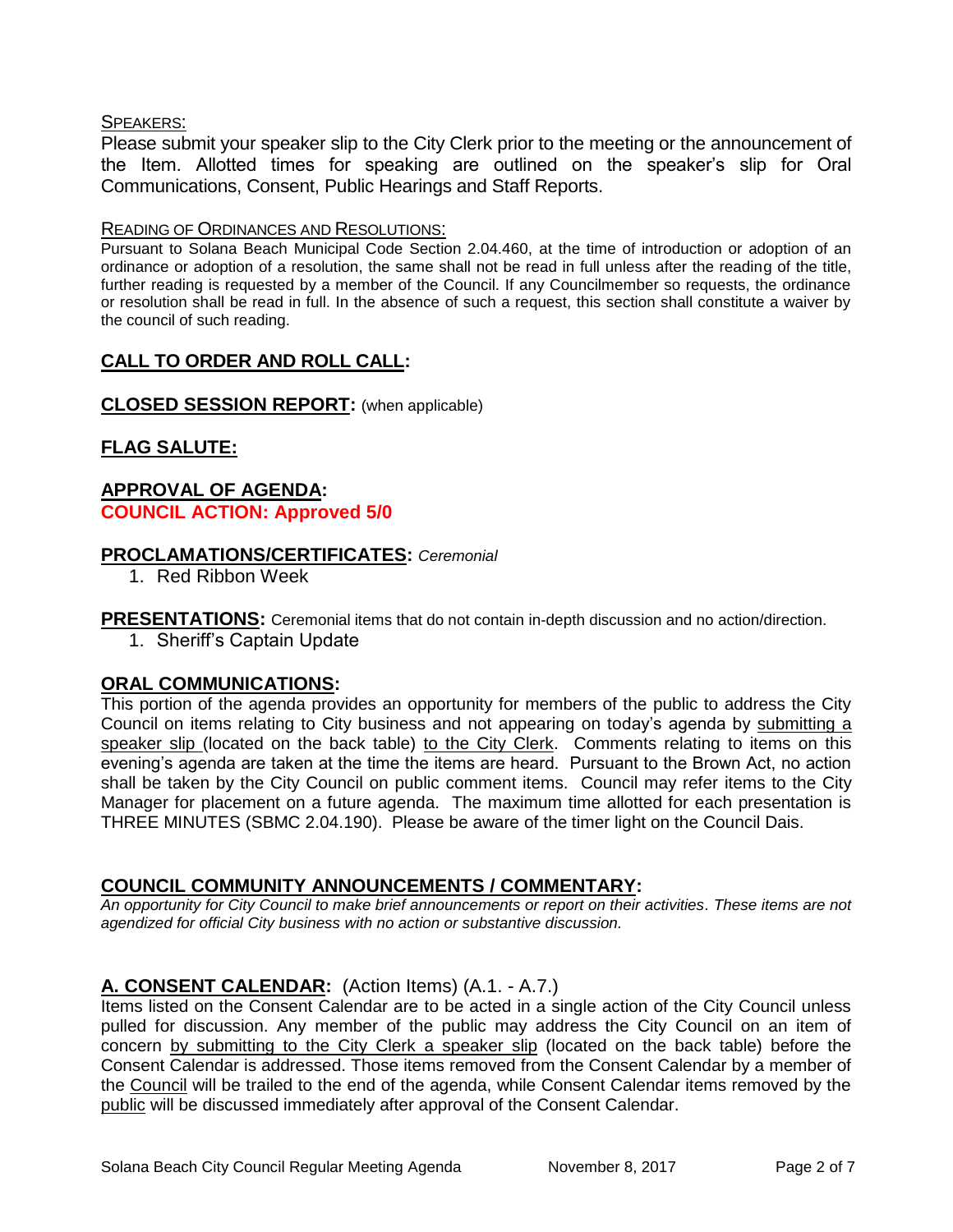## **A.1. Minutes of the City Council.**

Recommendation: That the City Council

1. Approve the Minutes of the City Council Meetings held July 12, 2017, August 23, 2017, and September 12, 2017.

#### [Item A.1. Report \(click here\)](https://solanabeach.govoffice3.com/vertical/Sites/%7B840804C2-F869-4904-9AE3-720581350CE7%7D/uploads/Item_A.1._Report_(click_here)_-_11-08-17.PDF)

Posted Reports & Supplemental Docs contain records up to the cut off time, prior to the start of the meeting, for processing new submittals. *The final official record containing handouts, PowerPoints, etc. can be obtained through a Records Request to the City Clerk's Office.* **COUNCIL ACTION: Approved 5/0**

## **A.2. Register Of Demands.** (File 0300-30)

Recommendation: That the City Council

- 1. Ratify the list of demands for September 23 October 20, 2017.
- [Item A.2. Report \(click here\)](https://solanabeach.govoffice3.com/vertical/Sites/%7B840804C2-F869-4904-9AE3-720581350CE7%7D/uploads/Item_A.2._Report_(click_here)_-_11-08-17.PDF)

*Posted Reports & Supplemental Docs contain records up to the cut off time, prior to the start of the meeting, for processing new submittals. The final official record containing handouts, PowerPoints, etc. can be obtained through a Records Request to the City Clerk's Office.* **COUNCIL ACTION: Approved 5/0**

## **A.3. General Fund Adopted Budget for Fiscal Year 2017-2018 Changes.** (File 0330-30)

Recommendation: That the City Council

1. Receive the report listing changes made to the Fiscal Year 2017-2018 General Fund Adopted Budget.

[Item A.3. Report \(click here\)](https://solanabeach.govoffice3.com/vertical/Sites/%7B840804C2-F869-4904-9AE3-720581350CE7%7D/uploads/Item_A.3._Report_(click_here)_-_11-08-17.PDF)

*Posted Reports & Supplemental Docs contain records up to the cut off time, prior to the start of the meeting, for processing new submittals. The final official record containing handouts, PowerPoints, etc. can be obtained through a Records Request to the City Clerk's Office.* **COUNCIL ACTION: Approved 5/0**

#### **A.4. Housing Successor Annual Report for Fiscal Year 2015-16.** (File 0115-30)

Recommendation: That the City Council

1. Adopt **Resolution 2017-155** approving the Housing Successor Annual Report for Fiscal Year 2015/16 as submitted and directing City Staff to file the report with a resubmittal of the 2016 Annual Housing Element Progress Report with the California Department of Housing and Community Development and the Governor's Office of Planning and Research.

[Item A.4. Report \(click here\)](https://solanabeach.govoffice3.com/vertical/Sites/%7B840804C2-F869-4904-9AE3-720581350CE7%7D/uploads/Item_A.4._Report_(click_here)_-_11-08-17.PDF)

*Posted Reports & Supplemental Docs contain records up to the cut off time, prior to the start of the meeting, for processing new submittals. The final official record containing handouts, PowerPoints, etc. can be obtained through a Records Request to the City Clerk's Office.* **COUNCIL ACTION: Approved 5/0**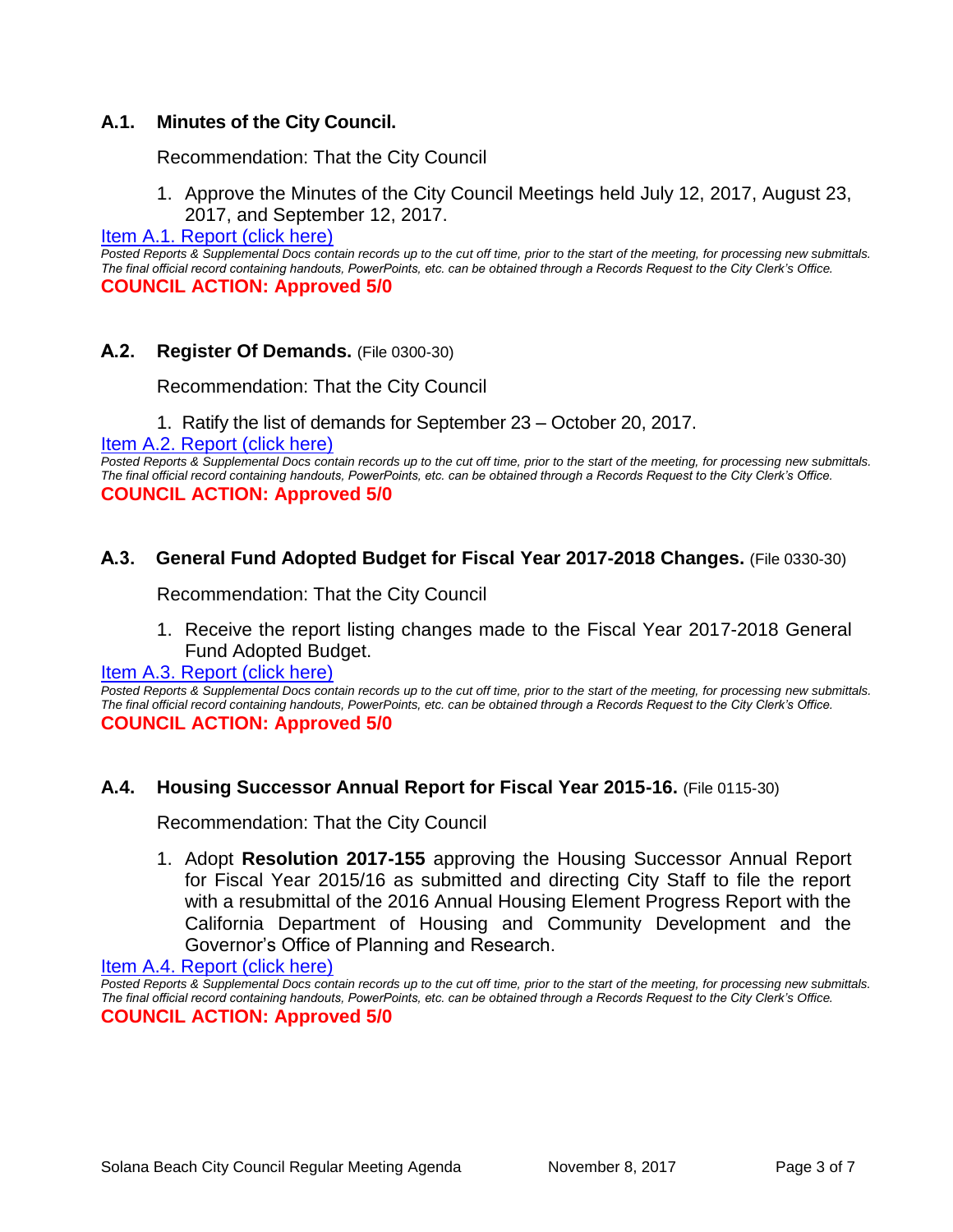## **A.5. Other Postemployment (OPEB) Actuarial Valuations Agreement.** (File 0350-55)

Recommendation: That the City Council

1. Adopt **Resolution 2017-154** authorizing the City Manager to approve a Professional Services Agreement with Bartel Associates for a three year term to provide actuarial valuation services for Fiscal Year 2016-17 through Fiscal Year 2018-19 for an amount not to exceed \$33,000.

[Item A.5. Report \(click here\)](https://solanabeach.govoffice3.com/vertical/Sites/%7B840804C2-F869-4904-9AE3-720581350CE7%7D/uploads/Item_A.5._Report_(click_here)_-_11-08-17.PDF)

*Posted Reports & Supplemental Docs contain records up to the cut off time, prior to the start of the meeting, for processing new submittals. The final official record containing handouts, PowerPoints, etc. can be obtained through a Records Request to the City Clerk's Office.* **COUNCIL ACTION: Approved 5/0**

**A.6. Stevens & Valley Avenues Corridor Improvement Project Notice of Completion.** (File 0820-15)

Recommendation: That the City Council

- 1. Adopt **Resolution 2017-162**:
	- a. Authorizing the City Council to accept as complete the Stevens and Valley Avenues Street Improvements, Bid No. 2016-09, constructed by Dick Miller Inc.
	- b. Authorizing the City Clerk to file a Notice of Completion.

[Item A.6. Report \(click here\)](https://solanabeach.govoffice3.com/vertical/Sites/%7B840804C2-F869-4904-9AE3-720581350CE7%7D/uploads/Item_A.6._Report_(click_here)_-_11-08-17.PDF)

*Posted Reports & Supplemental Docs contain records up to the cut off time, prior to the start of the meeting, for processing new submittals. The final official record containing handouts, PowerPoints, etc. can be obtained through a Records Request to the City Clerk's Office.* **COUNCIL ACTION: Approved 5/0**

#### **A.7. Sewer System Inflow Study Agreement with Infrastructure Engineering.** (File 1040-44)

Recommendation: That the City Council

1. Adopt **Resolution 2017-160** authorizing the City Manager to execute a Professional Services Agreement with Infrastructure Engineering Corporation (IEC), in the amount of \$24,805, to conduct sewer system inflow smoke testing of the Eden Gardens area.

[Item A.7. Report \(click here\)](https://solanabeach.govoffice3.com/vertical/Sites/%7B840804C2-F869-4904-9AE3-720581350CE7%7D/uploads/Item_A.7._Report_(click_here)_-_11-08-17.PDF)

Posted Reports & Supplemental Docs contain records up to the cut off time, prior to the start of the meeting, for processing new submittals. *The final official record containing handouts, PowerPoints, etc. can be obtained through a Records Request to the City Clerk's Office.* **COUNCIL ACTION: Approved 5/0**

## **B. PUBLIC HEARINGS:** (B.1. – B.2.)

This portion of the agenda provides citizens an opportunity to express their views on a specific issue as required by law after proper noticing by submitting a speaker slip (located on the back table) to the City Clerk. After considering all of the evidence, including written materials and oral testimony, the City Council must make a decision supported by findings and the findings must be supported by substantial evidence in the record. An applicant or designees for a private development/business project, for which the public hearing is being held, is allotted a total of fifteen minutes to speak, as per SBMC 2.04.210. A portion of the fifteen minutes may be saved to respond to those who speak in opposition. All other speakers have three minutes each. Please be aware of the timer light on the Council Dais.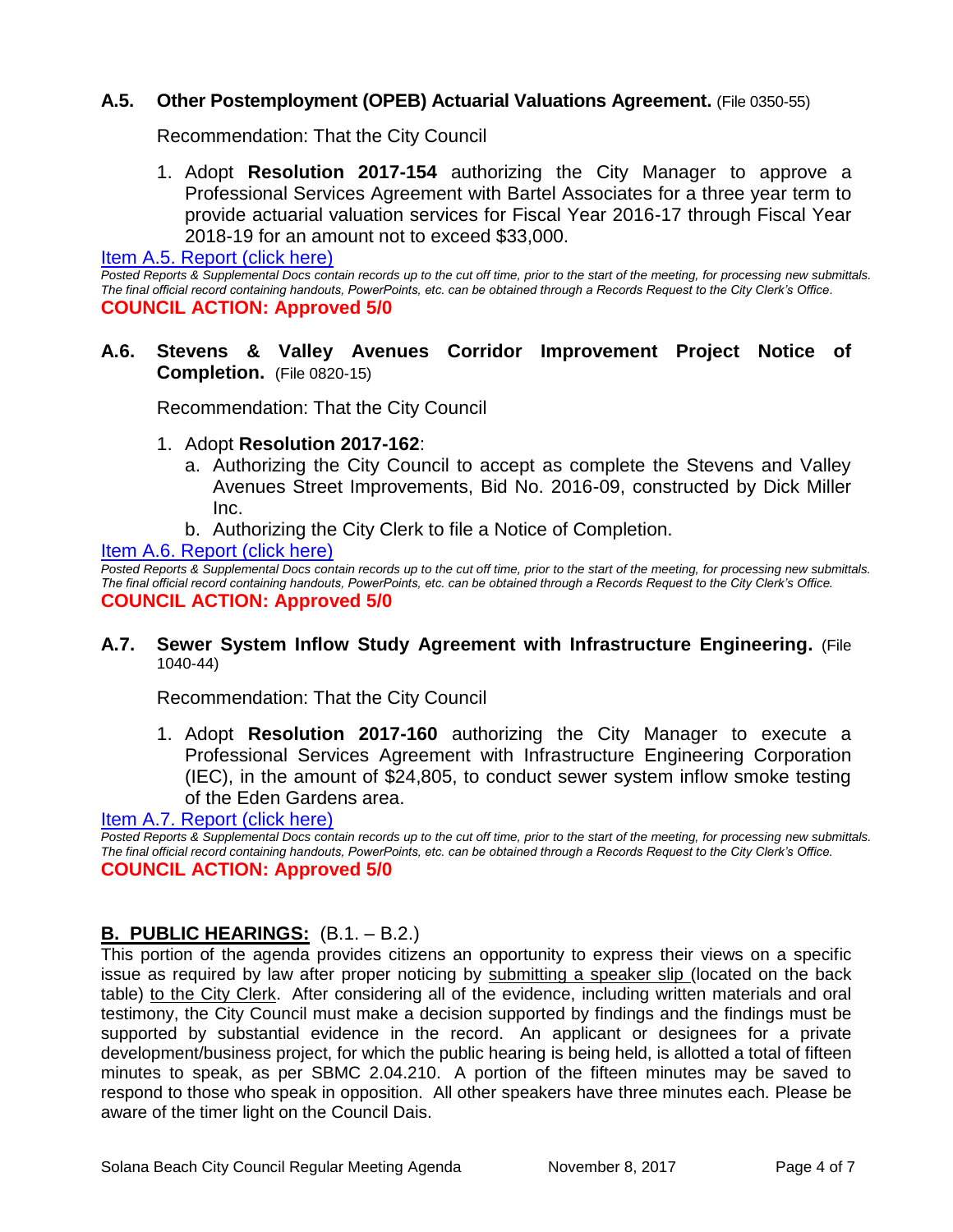## **B.1. Public Hearing: Solana Beach Public Recreation Impact Fee Study and Related Local Coastal Program (LCP) Land Use Plan (LUP) Amendment.** (File 0610-12)

Recommendation: That the City Council

- 1. Conduct the Public Hearing: Open the public hearing, Receive public testimony, Close the public hearing.
- 2. Adopt **Resolution 2017-156** providing direction on the City's Public Recreation Impact Fee Study and Local Coastal Program Land Use Amendment as modified by the California Coastal Commission on May 11, 2017.

[Item B.1. Report \(click here\)](https://solanabeach.govoffice3.com/vertical/Sites/%7B840804C2-F869-4904-9AE3-720581350CE7%7D/uploads/Item_B.1._Report_(click_here)_-_11-08-2017_-_R.pdf) 

[B.1. Supplemental Documents \(11-8-17](https://solanabeach.govoffice3.com/vertical/Sites/%7B840804C2-F869-4904-9AE3-720581350CE7%7D/uploads/B.1._Supplemental_Documents_(11-8-17_updated_405pm).pdf) updated 405pm) - R

*Posted Reports & Supplemental Docs contain records up to the cut off time, prior to the start of the meeting, for processing new submittals. The final official record containing handouts, PowerPoints, etc. can be obtained through a Records Request to the City Clerk's Office.* **COUNCIL ACTION: Approved 5/0** to neither accept nor decline the suggested modifications, trigger the one year extension, work with Coastal Staff to analyze the data (33% v. 67%), continue the collection of fees for \$1,000, move forward with geographical segmentation, and proceed with preparing the LIP (Local Implementation Plan).

## **B.2. Public Hearing: Introduce (1st Reading) Ordinance 482 Related to Minimum Average Workspace.** (File 0610-10)

Recommendation: That the City Council

- 1. Conduct the Public Hearing: Open the public hearing, Report Council disclosures, Receive public testimony, Close the public hearing.
- 2. Introduce **Ordinance 482** adding Section 17.60.200 to the SBMC to establish a minimum average workspace of at least 125 square feet per employee working in a business space.

[Item B.2. Report \(click here\)](https://solanabeach.govoffice3.com/vertical/Sites/%7B840804C2-F869-4904-9AE3-720581350CE7%7D/uploads/Item_B.2._Report_(click_here)_-_11-08-17.PDF) 

[B.2. Updated Report #1](https://solanabeach.govoffice3.com/vertical/Sites/%7B840804C2-F869-4904-9AE3-720581350CE7%7D/uploads/B.2._Updated_Report_1_-_11-8-17.pdf)

[B.2. Supplemental Documents \(11-8-17](https://solanabeach.govoffice3.com/vertical/Sites/%7B840804C2-F869-4904-9AE3-720581350CE7%7D/uploads/B.2._Supplemental_Documents_(11-8-17_updated_300pm)_-_R.pdf) updated 300pm) - R

*Posted Reports & Supplemental Docs contain records up to the cut off time, prior to the start of the meeting, for processing new submittals. The final official record containing handouts, PowerPoints, etc. can be obtained through a Records Request to the City Clerk's Office.* **COUNCIL ACTION: Approved 4/1** (Noes: Marshall) with clarified definition of employee.

# **C. STAFF REPORTS**: (C.1. - C.3.)

*Submit speaker slips to the City Clerk.*

## **C.1. Quarterly Investment Report.** (File 0350-44)

Recommendation: That the City Council

1. Accepts and files the attached Cash and Investment Report for the quarter ended September 30, 2017.

[Item C.1. Report \(click here\)](https://solanabeach.govoffice3.com/vertical/Sites/%7B840804C2-F869-4904-9AE3-720581350CE7%7D/uploads/Item_C.1._Report_(click_here)_-_11-08-17.PDF)

*Posted Reports & Supplemental Docs contain records up to the cut off time, prior to the start of the meeting, for processing new submittals. The final official record containing handouts, PowerPoints, etc. can be obtained through a Records Request to the City Clerk's Office.* **Presentation**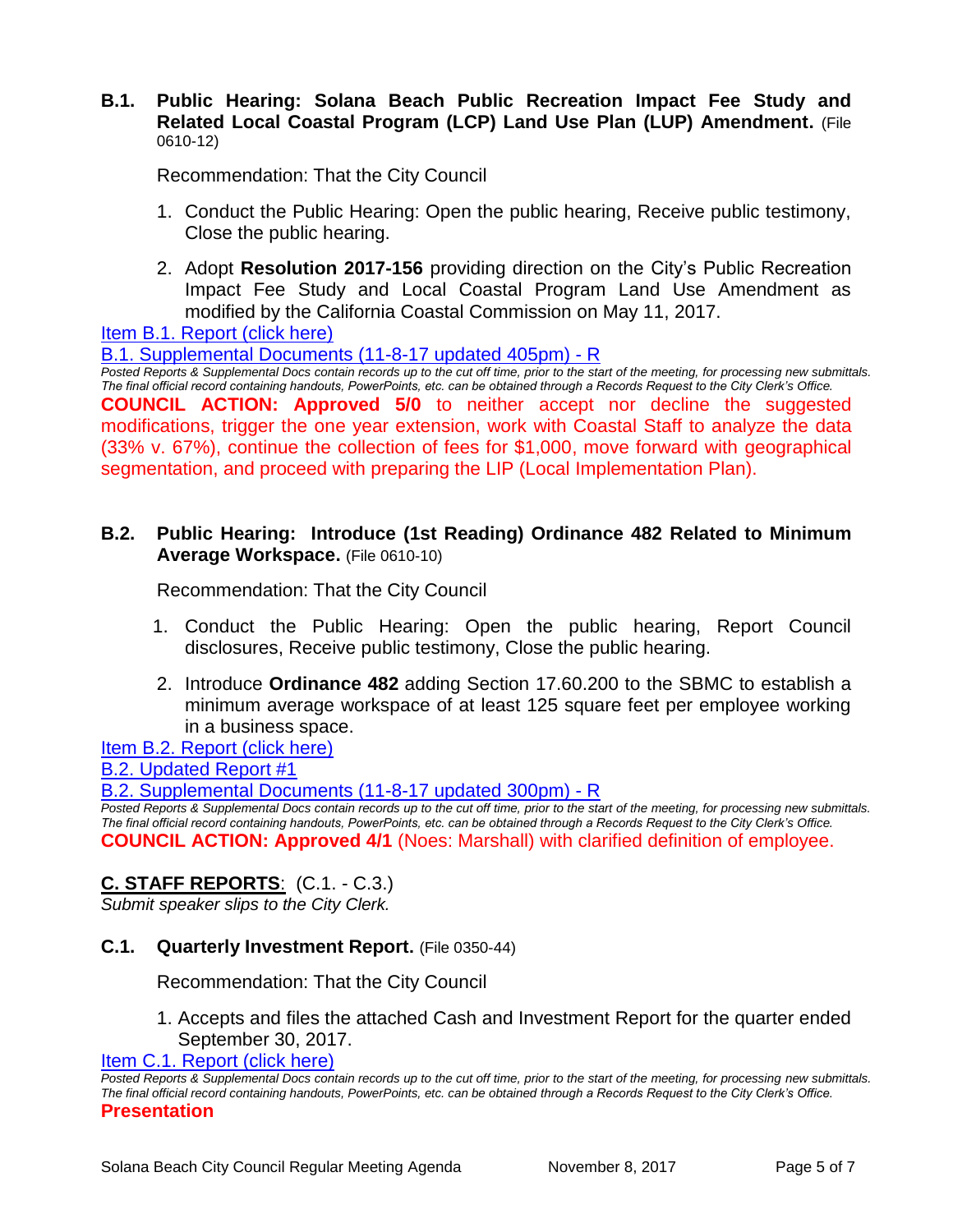## **C.2. View Assessment Commission Appointment.** (File 0120-06)

Recommendation: That the City Council

1. Make one appointment (by Mayor Nichols) to the vacant position on the View Assessment Commission with a term expiration date of January 2019.

[Item C.2. Report \(click here\)](https://solanabeach.govoffice3.com/vertical/Sites/%7B840804C2-F869-4904-9AE3-720581350CE7%7D/uploads/Item_C.2._Report_(click_here)_-_11-08-17.PDF)

*Posted Reports & Supplemental Docs contain records up to the cut off time, prior to the start of the meeting, for processing new submittals. The final official record containing handouts, PowerPoints, etc. can be obtained through a Records Request to the City Clerk's Office.* **COUNCIL ACTION: Approved 5/0** to appoint Peter Lambrou.

## **C.3. Adopt (2nd Reading) Ordinance 481 Related to Regulations for Wireless Communication Facilities.** (File 0610-10)

Recommendation: That the City Council

- 1. Adopt **Ordinance 481**:
	- a. Finding the project exempt from the California Environmental Quality Act pursuant to Sections 15378 and 15061(b)(3) of the State CEQA Guidelines; and
	- b. Amending SBMC §17.60.120(G)

[Item C.3. Report \(click here\)](https://solanabeach.govoffice3.com/vertical/Sites/%7B840804C2-F869-4904-9AE3-720581350CE7%7D/uploads/Item_C.3._Report_(click_here)_-_11-08-17.PDF)

*Posted Reports & Supplemental Docs contain records up to the cut off time, prior to the start of the meeting, for processing new submittals. The final official record containing handouts, PowerPoints, etc. can be obtained through a Records Request to the City Clerk's Office.* **COUNCIL ACTION: Approved 5/0.**

## **WORKPLAN COMMENTS:**

*Adopted June 8, 2016*

## **COMPENSATION & REIMBURSEMENT DISCLOSURE:**

GC: Article 2.3. Compensation: 53232.3. (a) Reimbursable expenses shall include, but not be limited to, meals, lodging, and travel. 53232.3 (d) Members of a legislative body shall provide brief reports on meetings attended at the expense of the local agency at the next regular meeting of the legislative body.

## **COUNCIL COMMITTEE REPORTS:**

#### **Regional Committees: (outside agencies, appointed by this Council)**

- a. City Selection Committee (meets twice a year) Nichols (Edson, alternate).
- b. County Service Area 17 Marshall (Nichols, alternate).
- c. Escondido Creek Watershed Authority Marshall/Staff (no alternate).
- d. League of Ca. Cities' San Diego County Executive Committee Nichols (Edson, alternate) and any subcommittees.
- e. League of Ca. Cities' Local Legislative Committee Nichols (Edson, alternate)
- f. League of Ca. Cities' Coastal Cities Issues Group (CCIG) Nichols (Edson, alternate)
- g. North County Dispatch JPA Marshall (Edson, alternate).
- h. North County Transit District Edson (Nichols, alternate)
- i. Regional Solid Waste Association (RSWA) Nichols (Hegenauer, alternate).